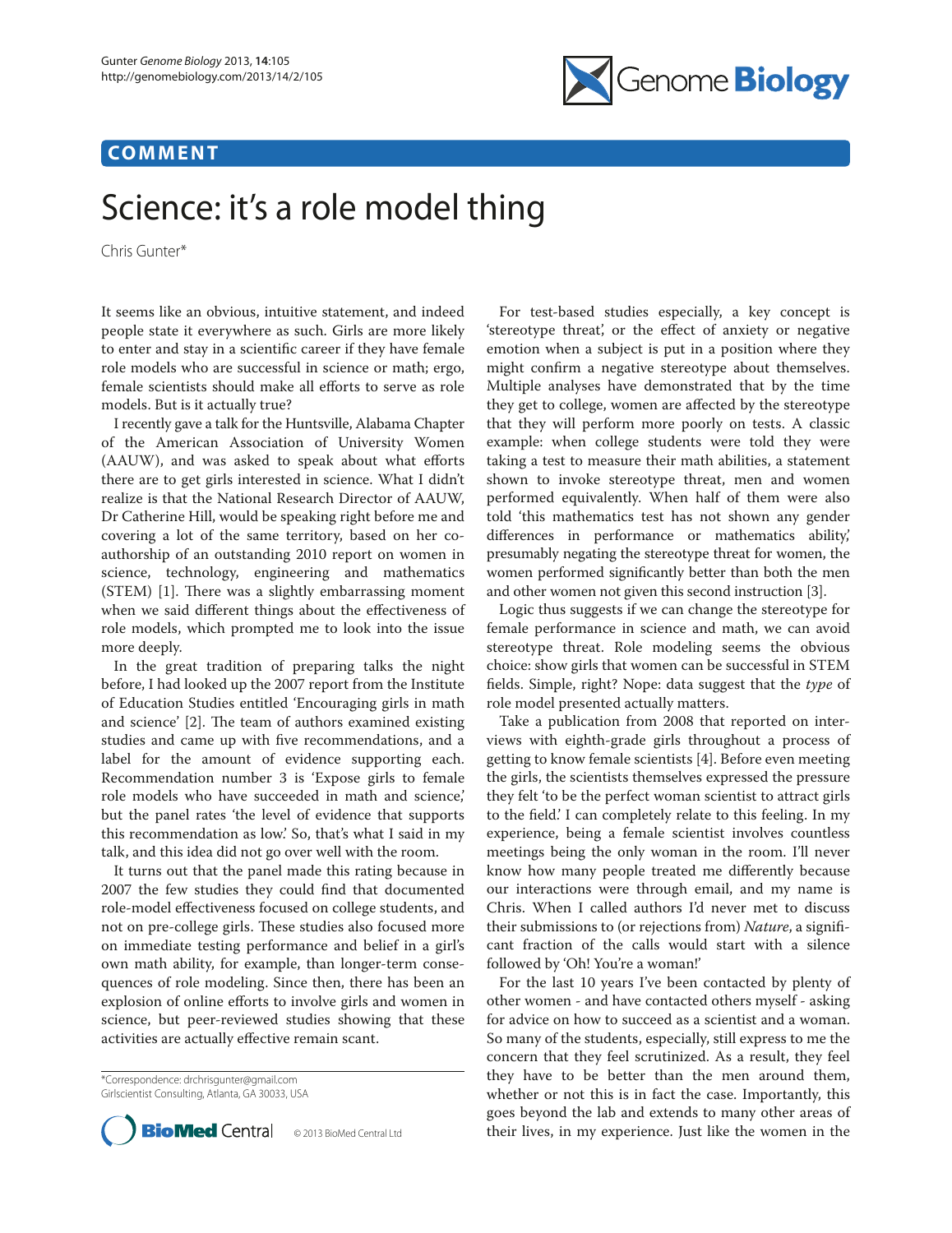2008 role-modeling study, the trainees I meet to this day put pressure on themselves to be nearly perfect. But the researchers concluded 'Ironically, this perfect image (which was perceived by the girls as one of superiority) could have driven the [girls] further from the profession if maintained' [4]. Instead, the girls in this study wanted to talk about everything, and not see the scientists as a stereotype but as people.

In 2012, Betz and Sekaquaptewa invited controversy with their study suggesting that 'feminine' role models can 'demotivate rather than inspire middle school girls' [5]. Their paper details two primary experiments; in the first, girls were exposed to 'role models' through magazine articles written by the experimenters, and then given a test to measure the girls' interest in future math activities. The articles differed in whether the scientists depicted were 'feminine (for example, wearing pink clothes and makeup, likes reading fashion magazines), rather than 'gender-neutral (for example, wearing dark-colored clothes and glasses, likes reading).' These feminine role models purportedly 'decreased all girls' current self-rated math interest, ability, and short-term success expectations.' In the second experiment, girls who self-identified as not interested in STEM were shown the two categories of role models, and reported they were even less interested in STEM after seeing the 'feminine' scientists [5].

Hang on - so now I should be a role model by not reading fashion magazines and not looking or acting 'perfect'? Not surprisingly, a number of female scientists responded to the 2012 study [5] with dismay, pointing out among other things that the two experiments relied on 144 and 42 girls, respectively, and the definitions of feminine and gender-neutral were based on the very stereotypes we are trying to eliminate.

Just when this debate was winding down, the European Union came out with a video intended to attract women into science titled 'Science: it's a girl thing'. It's since been taken down by the EU but put back up by others, including at http://www.youtube.com/watch?v=g032MPrSjFA. Women in high heels and pink lipstick are shown dancing and laughing, intercut with other women in the lab, while a serious man at a microscope stops his work to gaze at the models. The result was a train wreck online. The real shame is that the people may not check out the accompanying website, http://science-girl-thing.eu/en, which has great information about women in science. There are video interviews with a number of students and scientists about what they do, featuring a range of dark and pink clothes. The women are presented as people who not only work in the lab, but also go to the pub with friends, and are not fashion models. On the site, girls can also see 'dream jobs' connected to a number of STEM interests.

Enthusiasm is out there: in 2012, the Girl Scout Research Institute in the US reported that 74% of high-school girls in their surveys indicated interest in STEM fields. They also reported that 91% of girls agreed with the statement 'Whatever boys can do, girls can do.' Yet in this study, 57% of the girls said that if they went into a STEM career, they'd 'have to work harder than a man just to be taken seriously.' And approximately 30% still agreed with the statement 'Employers in the fields of STEM don't usually want to hire women' [6]. Eek! The interest in science careers is clearly present, but the stereotype is as well.

Let's say you're a scientist, and you know a child who may be interested in a STEM career. Given all of these contradictions, what are you to do? My plan would be twofold: to reduce stereotype threat and to be myself as a role model. Of course in order for the stereotype that girls perform worse in STEM to be removed, both girls and boys have to learn that it's not true. Currently bucking the cliché: the winners of the first two Google Science Fairs in 2011 and 2012, with first place going to girls both years and all three winners being girls in 2011.

Some resources you can use:

- the European Science Foundation asked for girls to submit videos in response to the train wreck, and the winners are at http://www.gender-summit.eu/index. php/video-contest.
- websites such as http://www.greatscienceforgirls.org/, which offer complete evidence-based curricula for afterschool programs that can help interest girls (and boys) in science. The NSF-funded program called Girls RISE in Miami, http://www.miamisci.org/girlsrise/ explorations.html, also offers some experiments and reports on their experience with an afterschool program.
- competitions such as http://stemchallenge.org/ in the US, for designing video games, and http://www. stemchallenges.net/ in the UK, a series of math and science competitions leading up to the 2012 Olympics.
- blog sites such as http://doublexsciencejr.blogspot. com/, where kids can submit blog posts of their experiments or their own explanations of scientific phenomena. (Disclosure: I am an editor for the sister site, Double X Science [http://www.doublexscience.org/].)
- any local afterschool or summer programs which relate to STEM. In the Girl Scout report, at most 36% of the girls indicated they had taken this opportunity [6].

As for being a role model, I think all that any of us can do is be ourselves and make an effort to interact with kids and show them what you look like as a scientist. This goes for both men and women: a classic and fun example is described at http://ed.fnal.gov/projects/scientists/index. html, comparing student drawings before and after meeting scientists at Fermilab. This is one of the reasons I am active on Twitter, and why I volunteer to speak at my child's school on science night, among other things.